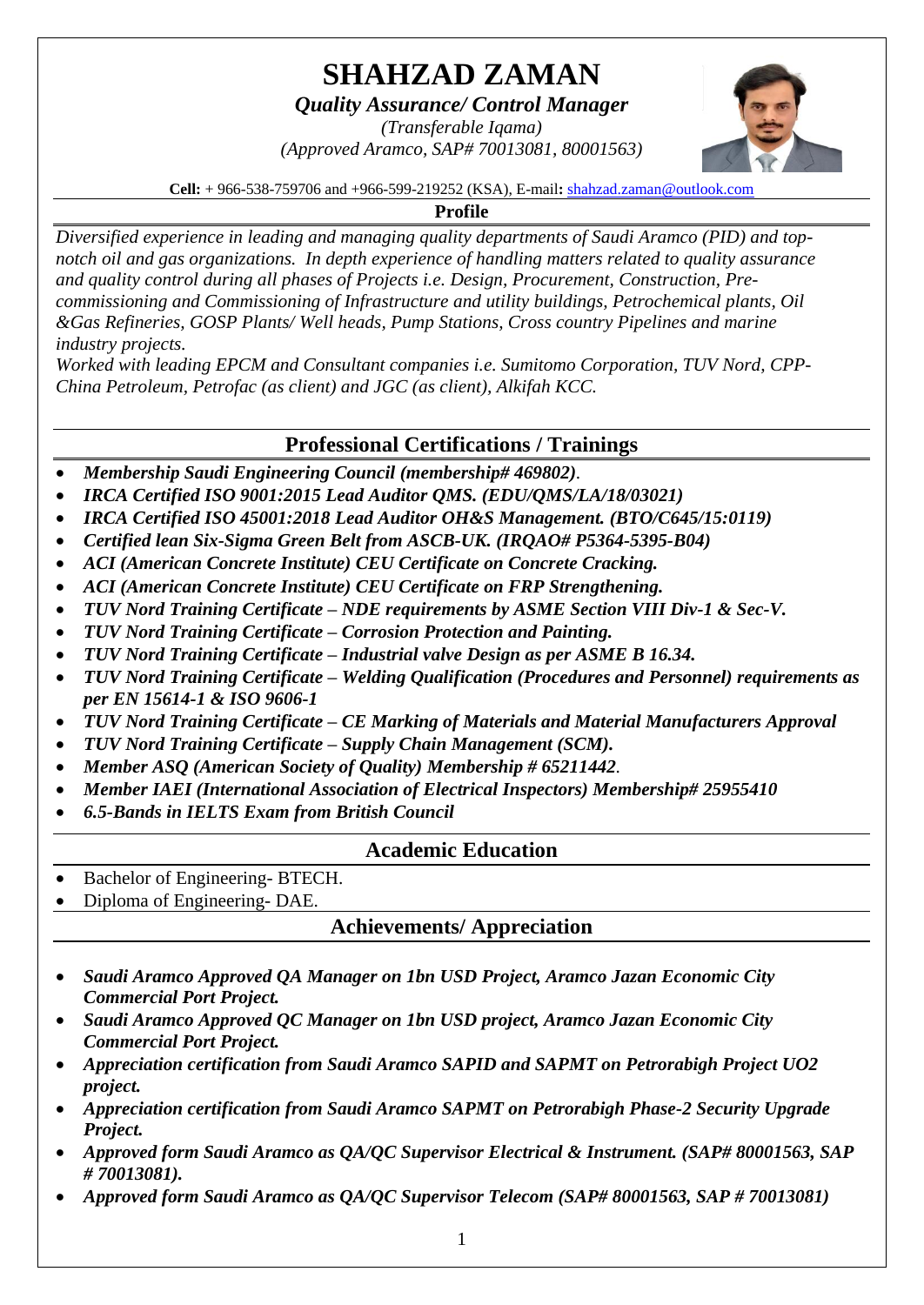- *Approved form Saudi Aramco as PID inspector (SAP# 80001563, SAP # 70013081).*
- *Approved from Saudi Aramco as E&I Inspector (SAP# 80001563, SAP # 70013081).*

# **Professional Experience**

#### *Saudi Aramco Oil & Gas Projects from May 2020 ~ Present Thru Al Kifah Contracting as QA Manager:*  Saudi Aramco Jazan Economic City, City Commercial Port Onshore Project

*I headed at team of 87 QC multidiscipline inspectors/ supervisor, a procurement supervisor and QC Manager. The Project includes different scope that involve Dredging and reclamation, Construction of the City Commercial Port Onshore Package (Soil Improvement, Roads and Pavements, City Port Administration and support Buildings and Container Terminal), Main substation HV/ MV electrical equipment and overhead underground transmission lines installation, water storage tanks and fire water system, underground dry and wet utilities. Telecom OSP/ ISP, Security system with IDAS and SACS devices installation. HVAC system for buildings*

#### *Saudi Aramco Oil & Gas Projects from Nov 2019 ~ Apr 2020 Thru Al Kifah Contracting as QC Manager:*

Saudi Aramco Jazan Economic City, City Commercial Port Onshore Project

*A team of 80 multidiscipline QC Inspectors and 7 multidiscipline QC supervisors reported to me during the course of project. The Project include multidiscipline scope of work that involve fire water piping and storage tanks Mechanical Static and Rotating equipment's, Electrical Substations 13.8 Kv, underground and above ground dry and wet utilities, pre-cast buildings structural and finishing works, Telecom OSP/ ISP, Security system with IDAS and SACS devices installation. HVAC system for buildings*

#### *Saudi Aramco Oil & Gas Projects from Feb 2019 ~ Oct 2019 Thru China Petroleum Pipeline Bureau as QC Supervisor:*

Saudi Aramco Rastanurah Re-route pipelines project.

#### *Saudi Aramco Oil & Gas Projects from October 2017 ~ Jan, 2019 Thru TUV Nord and represented Saudi Aramco as PID:*

Saudi Aramco Jazan Refinery Marine Terminal Project, Package-14, (PID Telecom) (Contractor HANWA). Saudi Aramco Jazan Economic City Industrial Port Project, (PID Telecom) (Contractor, Al-Kifah, Naizak, China Harbor Engineering).

Saudi Aramco Jazan Economic City, Reverse Osmosis & Sewage Treatment Plant Project, (PID Telecom) (Contractor SSEM).

*Saudi Aramco Oil & Gas Projects from Apr 2019 ~ Mar 2019 Thru Saudi Kad as QC Supervisor:* Saudi Aramco Master Gas pipeline phase-2 project. (Short tenure due to commercial matters)

#### *Saudi Aramco Oil & Gas Projects from July 2015 ~ October 2017 Thru TUV Nord represented Saudi Aramco as PID:*

Petrorabigh Phase-II, Package RP-1 Ethane Cracker and de-bottle necking Project, thru TUV Nord (PID E&I) (Contractor JGC).

Petrorabigh Phase-II, Package U2&3 Common Utilities and Tank Farm Project, thru TUV Nord (PID E&I) (Contractor Petrofac).

Petrorabigh Phase-II, Package PSU/ COM Petrorabigh Security Upgrade Project, thru TUV Nord (PID Telecom/ Security), (Contractor Sirti Arabia, NESMA).

## *Saudi Aramco Oil & Gas Project from Jun 2011 ~ May 2015:*

SATORP Saudi Aramco JV Total France JERP Project, Jubail, thru Sumitomo Corporation (QA/QC Supervisor)

#### *Saudi Aramco Oil & Gas Project from Dec 2009 ~ May 2011:*

Saudi Aramco OMP Projects in Abqaiq, Shedghum and Aindar thru FMQ Sons Co (QA/QC E&I). Saudi Aramco OMP Projects in Fadhili, thru FMQ Sons Co (QA/QC E&I).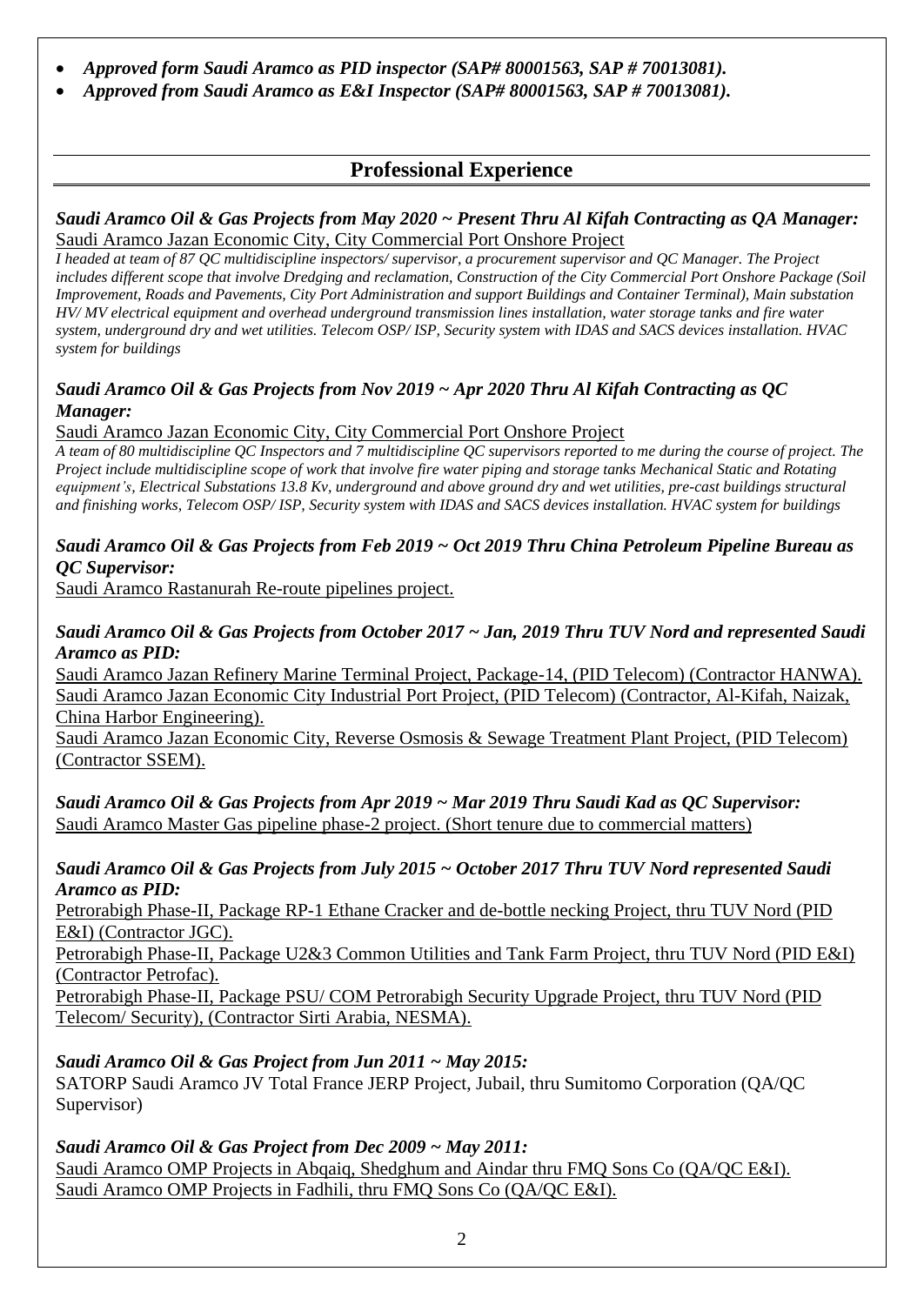## *QA/QC Management understanding:*

Well familiar with duties and responsibilities of QA Manager and QC manager. QA/QC manager functionally reporting to Corporate QA/QC Manager who ensures the compliance of Project Quality Plan. My responsibilities in project include but are not limited to:

- Prepare, update (If required) and implement the Project Quality Plan.
- Review of Material Requisition (MR) Package & Inspection Assignment Package (IAP) & ITP prior of submitting it to client for approval.
- Assuring compliance & inspection of vendor supplied items with quality standards. Scrutiny of certificates and verification of specifications. Responsible for Development of Inspection and Testing plans (ITPs).
- To ensure that all the Quality Objectives set in Quality Plan are meeting or exceeding the requirements.
- To schedule, attend and implement the findings of Management Review Meeting.
- Prepare and submit the Monthly Quality Management report to Saudi Aramco.
- Responsible to communicate and attend the PIMs with Saudi Aramco, Vendors and Third Party Inspectors.
- Final Review of PO from Inspection/Quality point of view.
- Selection of Quality personnel for proposing them in SAUDI ARAMCO as OA/OC Inspector/Supervisor.
- Responsible to assign/monitor third party inspectors at all vendors shop to control fabrication process.
- Prepare internal quality audit schedule and to perform the audit as per schedule, Audit finding shall duly be circulated, implemented and corrective action to be ensured.
- Recording and managing systematically the nonconformity reports issued on site, checking that the settlement of non-conformities is in compliance with the acceptability criteria and the schedule is in accordance with the site requirements
- Review of Hydro test, Tie-In and PMCC package prior to client submittal.
- Ensure the administration of all quality records in an orderly manner, so ensuring their traceability
- Informing systematically the corporate Quality Manager on the progress of the site activities relating to the quality
- Assisting the PM in preparing the supporting quality documentation required to issue the mechanical completion certificate
- Ensuring adequate support to the PM in the relationships with the COMPANY and/or third Parties for quality topics
- Verifying special processes and the relevant workers' qualifications;
- Checking procedures and equipment to be used in tests, controls and Inspections and agreeing with the contractor the operating procedures to apply.
- Checking the documents certifying the tests, controls and inspections carried out and ensuring their orderly collection and management.
- Guaranteeing inspection status control for parts of the plant within the area of responsibility, authorizing their acceptance and completion of quality control.
- Understanding of Quality Assurance activities of standardization and implementation of Saudi Aramco Schedule-Q requirements of manufacturing & fabrication process, developing traceability of manufacturing process & materials, compliance to raw materials and production specifications in stores and document control areas as well. Draw process flow charts, Measure process deviations and to take control measures.
- Develop and maintains effective Quality Fabrication and manufacturing works, QMS, IMS, QA/QC and HSE Work Instructions, procedures, project scopes in accordance with international standards. Imparting quality trainings where required, for the managers  $\&$  staff and maintaining, their training records and managing QA team of inspection staff.
- Defining Job descriptions, responsibilities and authorities. Responsible for Vendor Quality Assurance Manager and QC inspection and insight QC activities. Responsible for vendor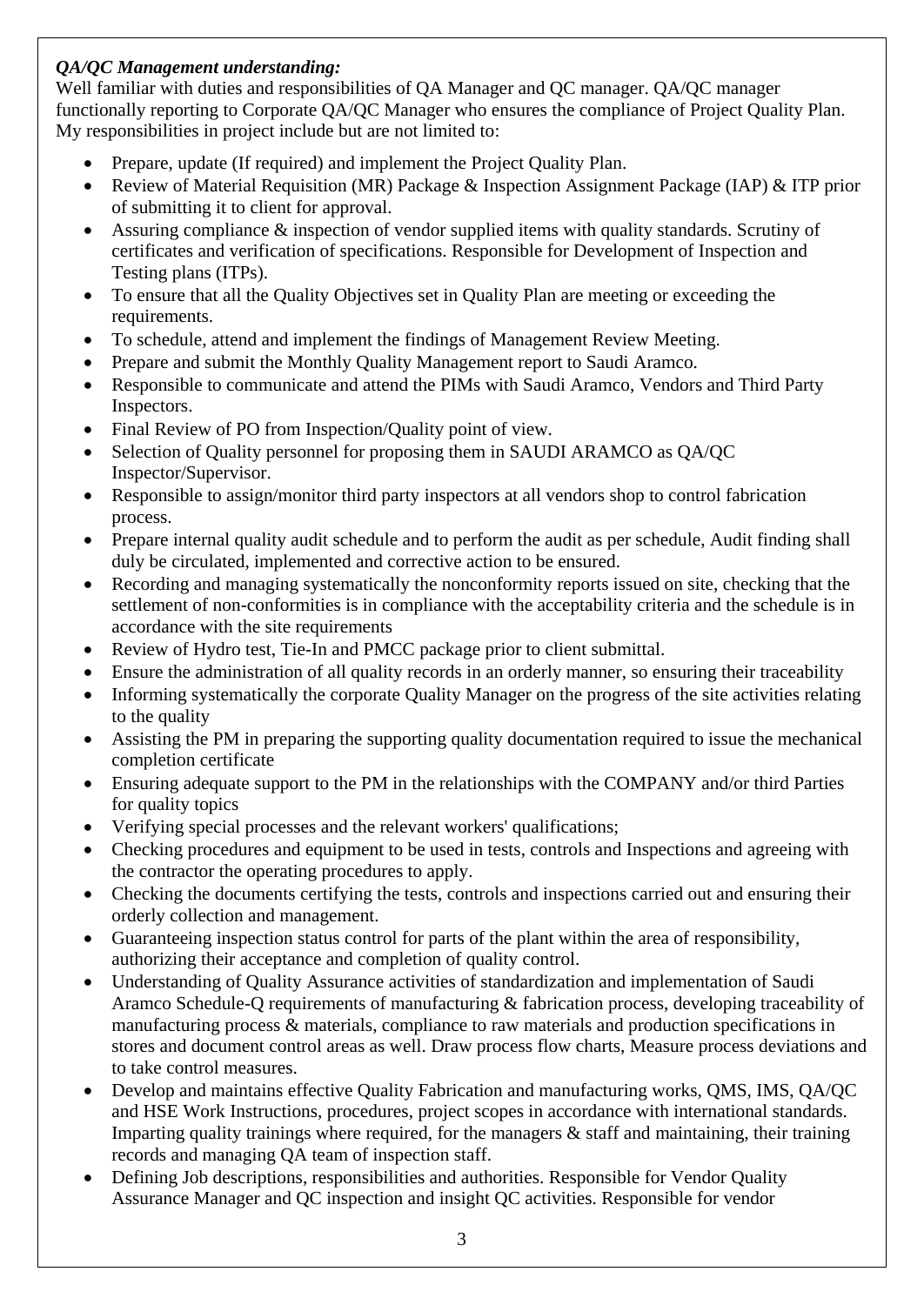prequalification, audit activities, to oversee the contractor inspection performance. Inspection of all contractor supplied material.

- To ensure that QA-QC procedures are in place for daily assurance including sampling process in production to ensure product conformance during the whole process. Coordinate for sample preparation for product trials.
- Managing calibration of all Electro-Mechanical measuring and testing instruments & gauges to be used in manufacturing in compliance to international standards.
- Responsible to deal with equipment Vendors and evaluation of suppliers. Needs to examine quality system of vendors and prepare Approved Vendors Log. Prepare Quality criteria for vendor supplied materials. Verify vendor certificates, performing regular Inspections on production activities and raising inspection reports for all quality control activities/testing of materials.
- Propose Engineering Change proposals (ECPs) to minimize quality risks by following up of NCRs for minimizing NCs and forwarding suggestions. Discuss Corrective Action Report (CAR) for the rejected items for rework or disposition.
- Preparing ISO 9001:2000 QMS procedures and Conducting audits based on ISO 18001 & 9001. Evaluation of suppliers with respect to KPIs as defined in QMS. Conversant with QA and ISO, Preparing ISO 9001 OMS procedures and Conducting audits and follow up for ensuring Quality & Risk assurance.
- Updates inspection documents and data sheets. Responsible for traceability of documents and follows-up reports. Coordinate in preparing department's annual budget, monitors and controls expenditures under own responsibility. Coordinates site inspection activities. Liaisons with other departments for implementing remedial actions
- QC functions of daily activities, Responsible for developing standards and specifications as per drawing reviews and guiding staff for work assignments before work starts. Assuring compliance with standards and specifications as per agreed quality standards of clients.
- Responsible for carrying out root cause analysis for equipment failure through CAR's and NCR's raising reports and complete close outs, and in recommendations of appropriated alternative solutions. Directs and supervises works and activities performed by the sub-contractors. Directs and supervises works& activities performed by the Data entry assistant
- Promotes and controls the implementation of QMS rules and regulations. Ensures that they are in line with Company's QHSE Integrated Management system policy when applicable to his field of activities and responsibilities. Promoting views of Strategic Project Quality planning objectives. Ensure compliance with all HSE related obligations.
- Good knowledge of NDT testing standards, conducted and maintained records of Radiography qualifications.
- Experience of QA and ISO, Preparing ISO 9001:2000 QMS procedures and Conducting audits and follow up for ensuring Quality & Risk assurance. Conversant with SAES, SAMSS, NEC, NEMA, NETA, BICSI, TIA/EIA.
- Documentation and implementation of quality process plan to satisfy QM requirements. Raising inspection documentation dossier as per client and traceability requirements. I was responsible for Project Quality and Risk assurance right from scratch. True implementation of Management system for risk mitigation.
- Responsible for Liaison with customer and other external agencies and develop coordination among different project divisions for smooth.

## *QA/QC Inspection of Electrical Systems:*

- Understanding about project drawings, specification, procedures, codes and standards, hazardous nonhazardous locations and classified Electrical installations.
- Inspection of PVC/ RGS/ EMT Conduits installation for Instrument/ Power Cables System within industrial buildings or laying above/ below ground through Ladder or Perforated Cable Tray System, Trenches, Duct Banks and Manholes.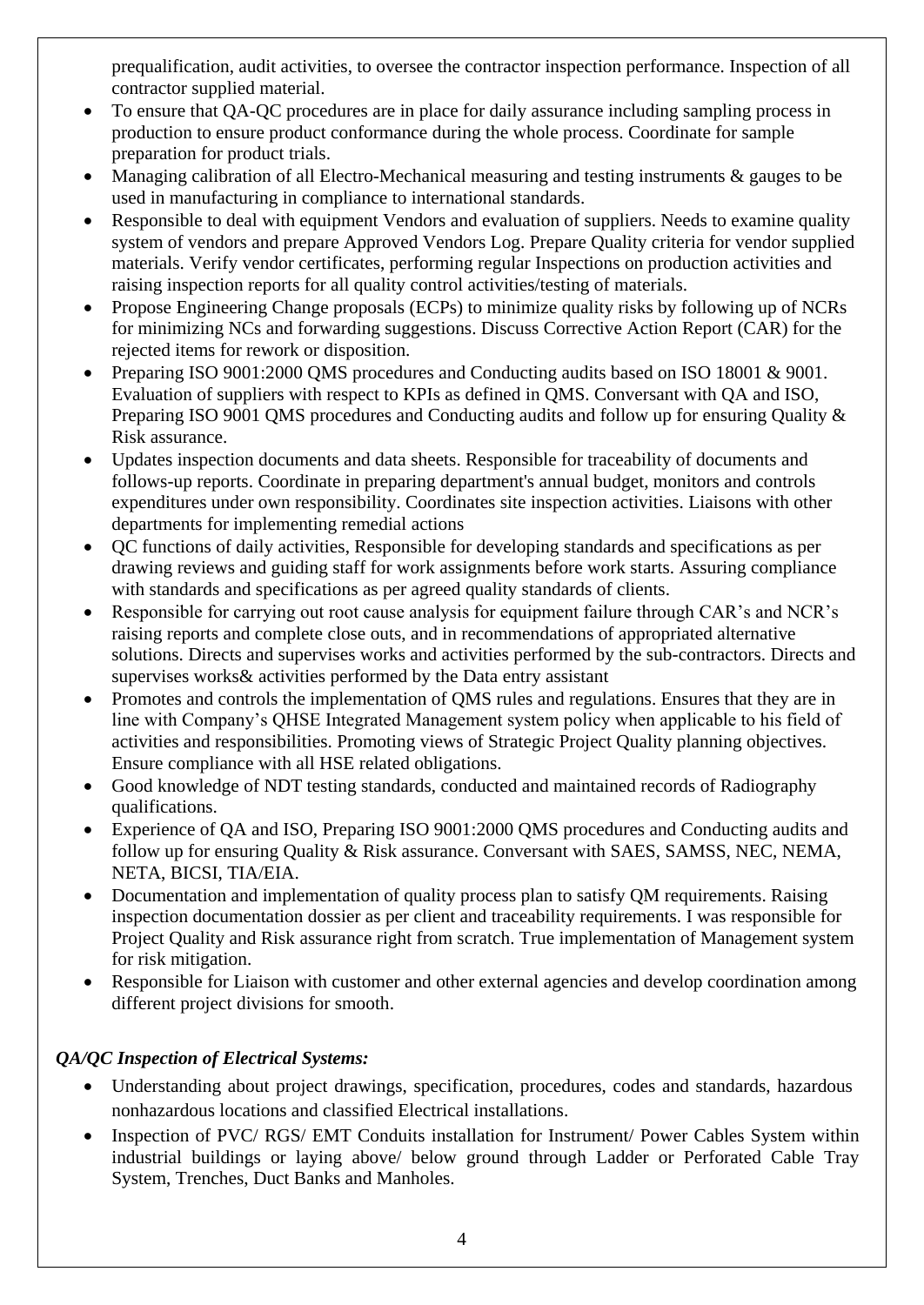- Pre-Com testing and installations. Such as, Power Transformers, Switchgears, MV/LV PDPs, UPS Inverters, MV/LV Induction Motors, VFDs, MV/LV MCCs, Pipe line heat tracing system, MCS/LCS, Power Socket Outlets & Explosion Proof JBs and other electrical system and equipment's in industrial building OSB, PIBs and SS, Area lighting, Equipment Grounding and Plant Grounding System, Cables Bus Ducts, Cathodic Protection of pipelines, vessels and plant metallic structures in corrosive areas, Thermite Welding Inspection for grounding conductor or CP cables.
- Familiar with pre-com activities of Electrical equipment/ Systems Single/ Three Phase MV/LV Motors Solo/ Load Run Tests, Winding Continuity Test, Winding PI Test.
- Power Sockets Polarity/ Phase Sequence Test, LV/MV/HV Transformers Pre-Energization Tests i.e. winding Continuity Test, Winding Turns Ration Test, Winding PI Test.
- Lighting Illumination Level Tests, Cables Insulation Resistance Test, Cables Flame Test, Cables Capacitance Test, Power Cables HV/MV hi-Pot test.
- Diesel Generators Solo/ Load Run Tests, Electrical Contact Resistance tests, Electrical Connections Bolts Torque Tests, Earth/ Ground Resistance Tests for grounding Systems, Circuit Breaker Trip Tests, Mandrill Tests.

## *QA/QC Inspection of Instrumentation Systems:*

- Clear understanding about project drawings, specification, procedures, codes and standards, hazardous nonhazardous locations and classified electrical installations.
- Inspection for material receiving, Installation and pre-commissioning, handover of Explosion Proof and dust proof Junction Boxes, marshaling cabinets, local panels bypass switches for serial link and, instrument power & control cables.
- Visual / dimensional check and Calibration for field and package instruments will include Pressure, Level, Flow, Temperature and Analytical Transmitters, Transducers, Gauges, Elements, Vibration Instrument, Electronic Indicators, Switches, Control Valves, on/off valves, MOV's, Pressure Relief Valves (PZVs) and Orifice Plates, Reverse Orifice, Thermocouples & RTDs prior to installation.
- Installation of field instruments after bench calibration is complete as per P&ID's and Hook up drawings, Instrument cable lists and schedules, Instrument Index, Pressure and Electronic hookups, Instrument connection wiring, Instrument Loop Diagrams, Cable routing, electronic instruments and F&G layout drawings, As- Built Drawings, Typical Installation Drawings.

#### *QA/QC Inspection of Security and Telecommunications:*

- Clear understanding about erection and commissioning activities of Communication and Security systems in accordance with High Commission for industrial Security Standards HCIS-SEC and SAES Index-O.
- Hands on experience from design and procurement phase until installation and commissioning in coordination with system vendors such Lenel, Kaba, Bosch, Siemens, Flir, Lantern and Pelco for IDAS (Intruder Detection & Assessment System), LRDAS system, PTZ and fixed CCTV Cameras, FOFSS (Fiber Optic Fence Sensing System, MIDS (Microwave Intruder Detection System) and crash barriers.
- SACS (Security Access and Control System), ID management system, K9 shelters, X-Ray Scanner, Turnstiles, LPRS, Road blockers, Door magnetic lock with card reader system, Video Conferencing Systems,
- In-Plant Paging System and Public Addressing &General Alarm system (PA/GA), Horizontal Cabling System (SCS) UTPs & STPs, Data Network and wireless LAN, Hotline system, IP Telephony, OSP/ ISP Copper and fiber optic cables trenching, cable laying, pedestals and optipeds installation.
- Fiber optic cables splicing and end-to-end acceptance test.